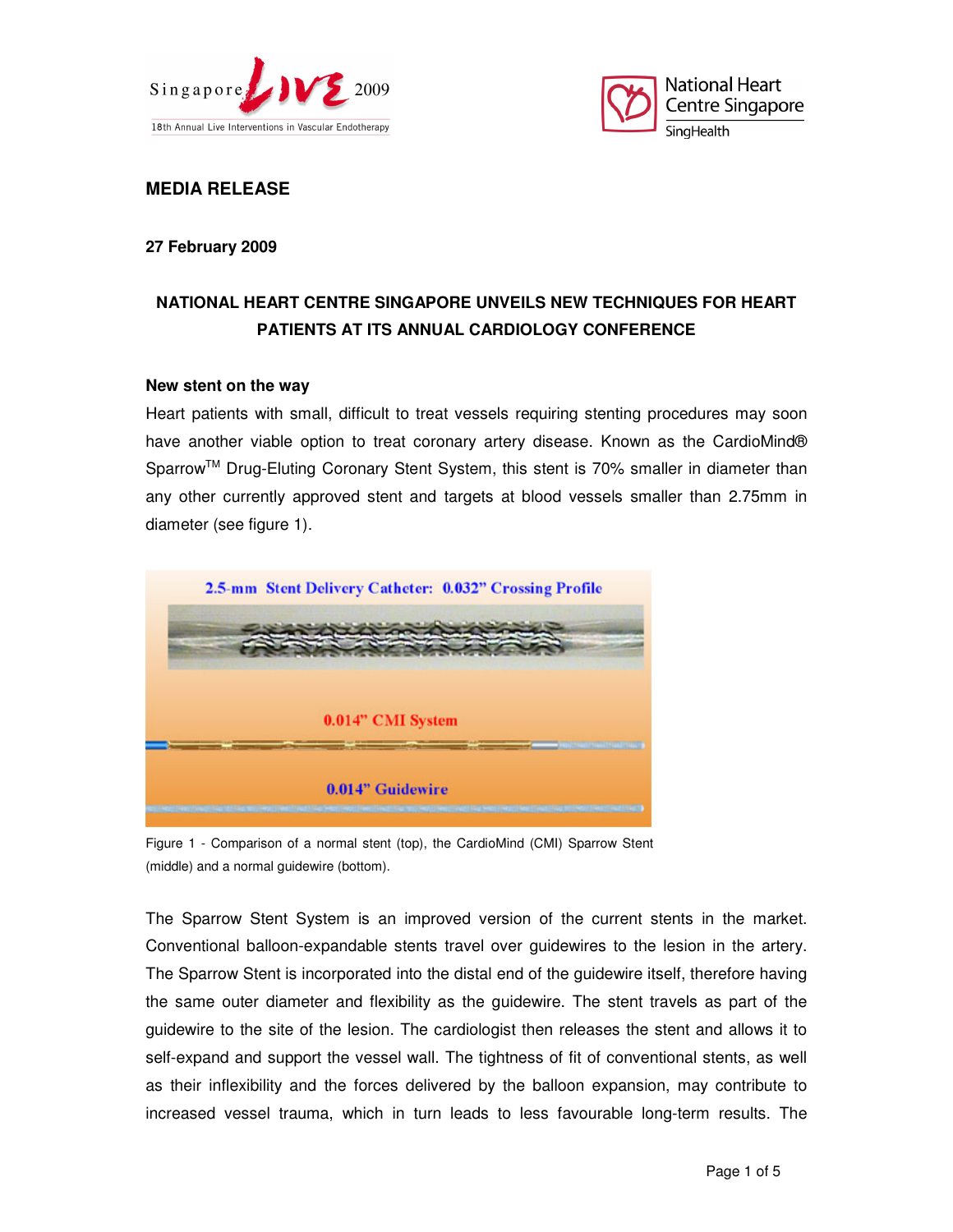



Sparrow Stent also offers more flexibility than the current stents, making it especially adaptable to the treatment of small, tortuous blood vessels often associated with diabetes, which represent 40% of the patients who require a stenting procedure. Over time, the polymer of the Sparrow Stent will gradually biodegrade away and return the stent to a bare metal state. Biodegradable polymers for drug-eluting coronary stents are thought to contribute to a reduction in late stent thrombosis rate.

The centre estimates that 10% - 30% of the patients requiring percutaneous coronary interventions (PCI) may benefit from this revolutionary stent.

The Sparrow Stent is currently being evaluated in a clinical trial known as the CARE II Study. This multi-site randomised trial will test both the drug-eluting and bare-metal versions of the Sparrow, plus a competitive stent in 220 patients. The National Heart Centre Singapore is currently the only Asian site to have started in the CARE II Study. Four patients have been treated since the trial started here in September 2008.

"All four patients had uncomplicated procedural and hospital outcomes. I see a great potential for this stent since many of our diabetic patients have small vessels." said Associate Professor Koh Tian Hai, Medical Director, National Heart Centre Singapore and also the Principal Investigator of CARE II in Singapore.

The Sparrow Stent implantation procedure will be showcased at the centre's annual cardiology conference, the Singapore LIVE 2009 (Live Interventions in Vascular Endotherapy) in a live telecast from the NHC catheterisation laboratory to an estimated audience of 1,000 delegates at the Suntec Singapore International Convention and Exhibition Centre.

#### **Novel technique for patients with chronic total occlusion**

Chronic total occlusion (CTO) is present in 20% - 30% of patients diagnosed with coronary artery disease who undergo diagnostic coronary angiography. This is a condition whereby an artery has been completely blocked for more than three months.

Approximately 5% - 10% of all percutaneous coronary interventions (PCI) are CTO interventions. In the prevalent method via the antegrade approach, the wire is pushed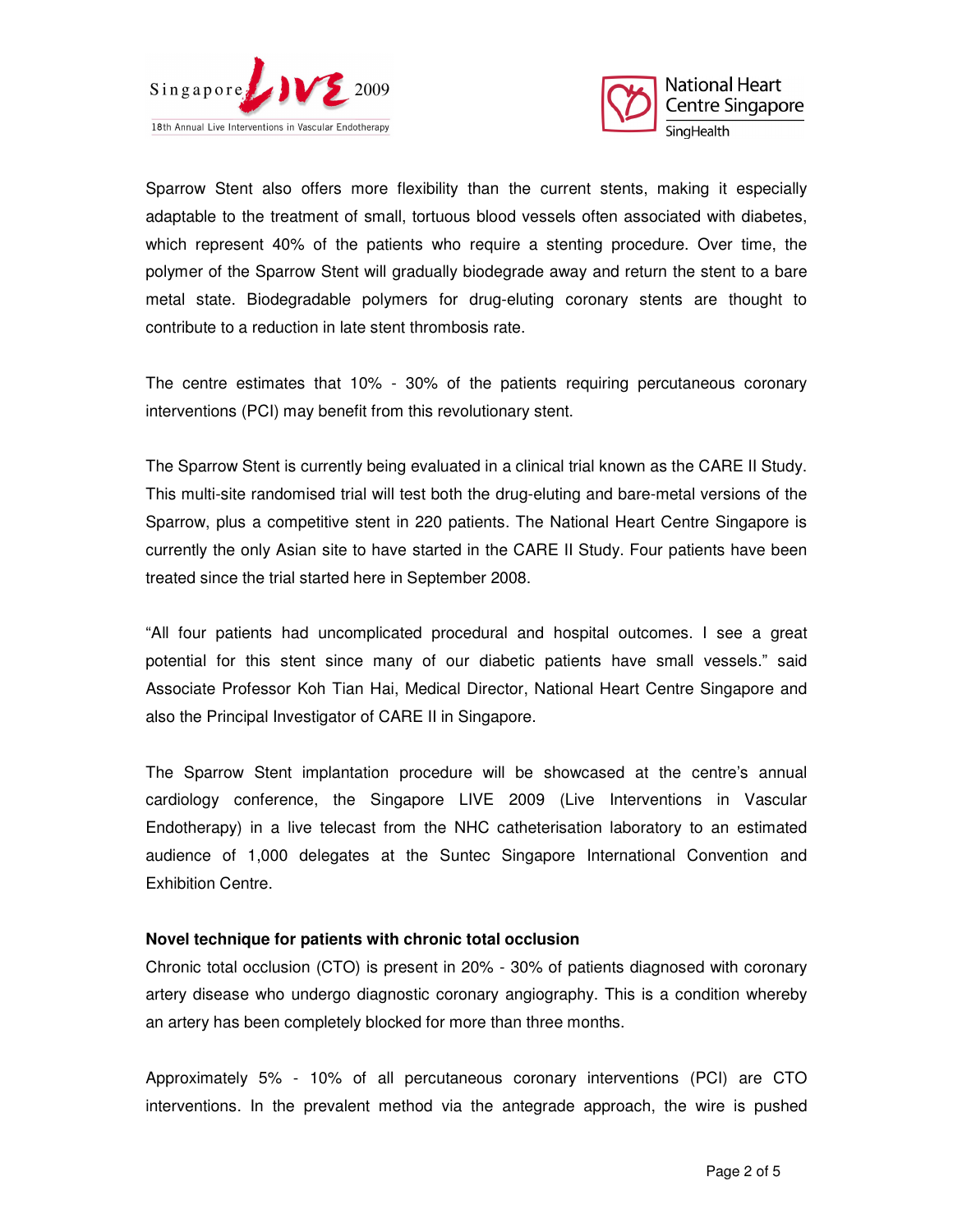



forward against the blocked segment in an attempt to cross the 100% occluded artery. Once successful, a balloon catheter is introduced to dilate the blocked segment and stenting performed subsequently. However in this approach, the wire after crossing the occlusion may not enter the true lumen of the artery beyond the occlusion, resulting in failure of the procedure.

Generally, success rates with CTO using the conventional 'front' or 'antegrade' approach have been unsatisfactory, with only about a 50% success rate, and up to 70% at very good centres.

A new technique known as the retrograde approach has emerged recently, bringing hope to heart patients battling CTO.

In the retrograde approach, feeding branches that collaterise the remaining arterial segment beyond the blocked spot are identified. These constitute the so-called "natural bypass vessels", i.e. there is blood flowing in the blocked artery supplied from another coronary artery in a reversed manner. The guidewire is passed from this other artery, backwards through one of these feeding collateral branches into the artery beyond the blockage, against the direction (backward) of the blood flow through the small collateral channels. This guidewire can then usually penetrate the blocked segment much more easily via this retrograde approach. This method has raised the success rate to more than 90%, a marked improvement of 20% - 40%. This success is more significant when seen in the context of cases that have already failed a prior antegrade attempt, as it will have the same high success rate, when done via the retrograde approach.

The retrograde approach is suitable for patients who had failed antegrade approach and where there are visible collaterals channels, a natural "bypass". In some cases, the retrograde approach can also be considered as the first treatment option when the chance of crossing the CTO via the antegrade approach is low.

Associate Professor Koh Tian Hai, Medical Director, National Heart Centre Singapore said, "This is one of the most significant advances in angioplasty techniques since the advent of stent implantation. With the introduction of dedicated retrograde PCI equipment in the past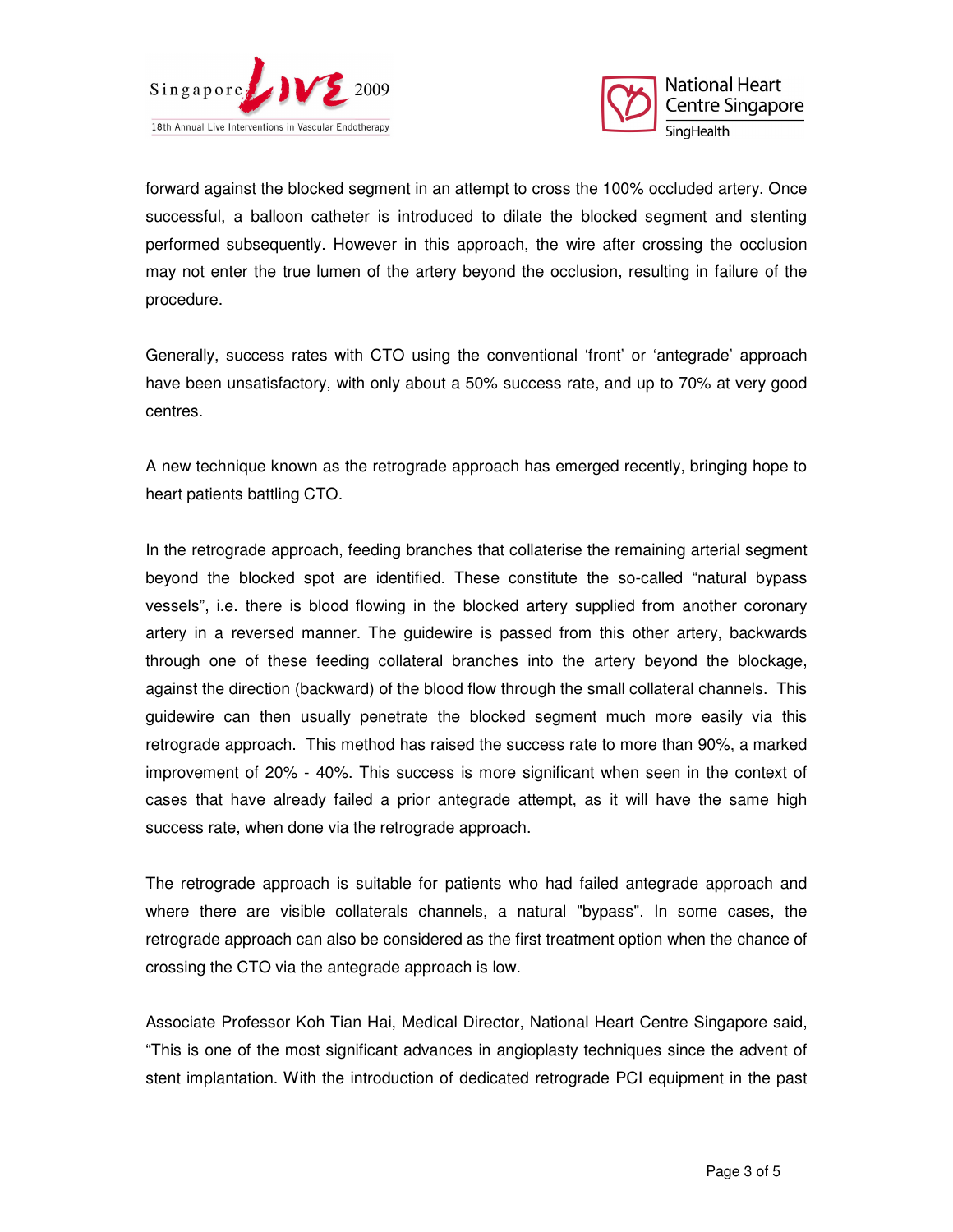



one year, the retrograde technique has been refined such that it is now easier and safer to perform these complex procedures."

### **Media Contact**

Ms Jessica Koh Assistant Manager, Corporate Development National Heart Centre Singapore Tel: 6236 7418 Email: jessica.koh.l.c@nhc.com.sg

## **About the National Heart Centre Singapore**

The National Heart Centre Singapore (NHC) is a 185-bed national and regional referral centre for cardiovascular diseases. A one-stop facility with the largest heart specialists group in Singapore, NHC treats complex cases and sees the highest volume of heart patients locally.

\_\_\_\_\_\_\_\_\_\_\_\_\_\_\_\_\_\_\_\_\_\_\_\_\_\_\_\_\_\_\_\_\_\_\_\_\_\_\_\_\_\_\_\_\_\_\_\_\_\_\_\_\_\_\_\_\_\_\_\_\_\_\_\_\_\_\_\_\_\_\_\_\_

Each year, we handle over 90,000 outpatient consultations, 6,000 interventional and surgical procedures and 9,000 inpatients. Our outcomes for heart attack treatment, balloon angioplasty with stenting and bypass surgery have been shown to be equivalent to international standards.

NHC is the first heart centre outside USA and in Asia to receive the prestigious Joint Commission International (JCI) since 2005, which is an assurance for safe and quality patient care for our patients.

## **About the Singapore LIVE**

The Singapore LIVE is one of the Asia's premier cardiovascular interventional events and among the oldest live courses in interventional cardiology.

The course, in its  $18<sup>th</sup>$  year running, attracts over 1,000 overseas and local participants annually. The event aims to introduce and share cutting-edge technology and techniques in percutaneous coronary and vascular interventions with international healthcare practitioners.